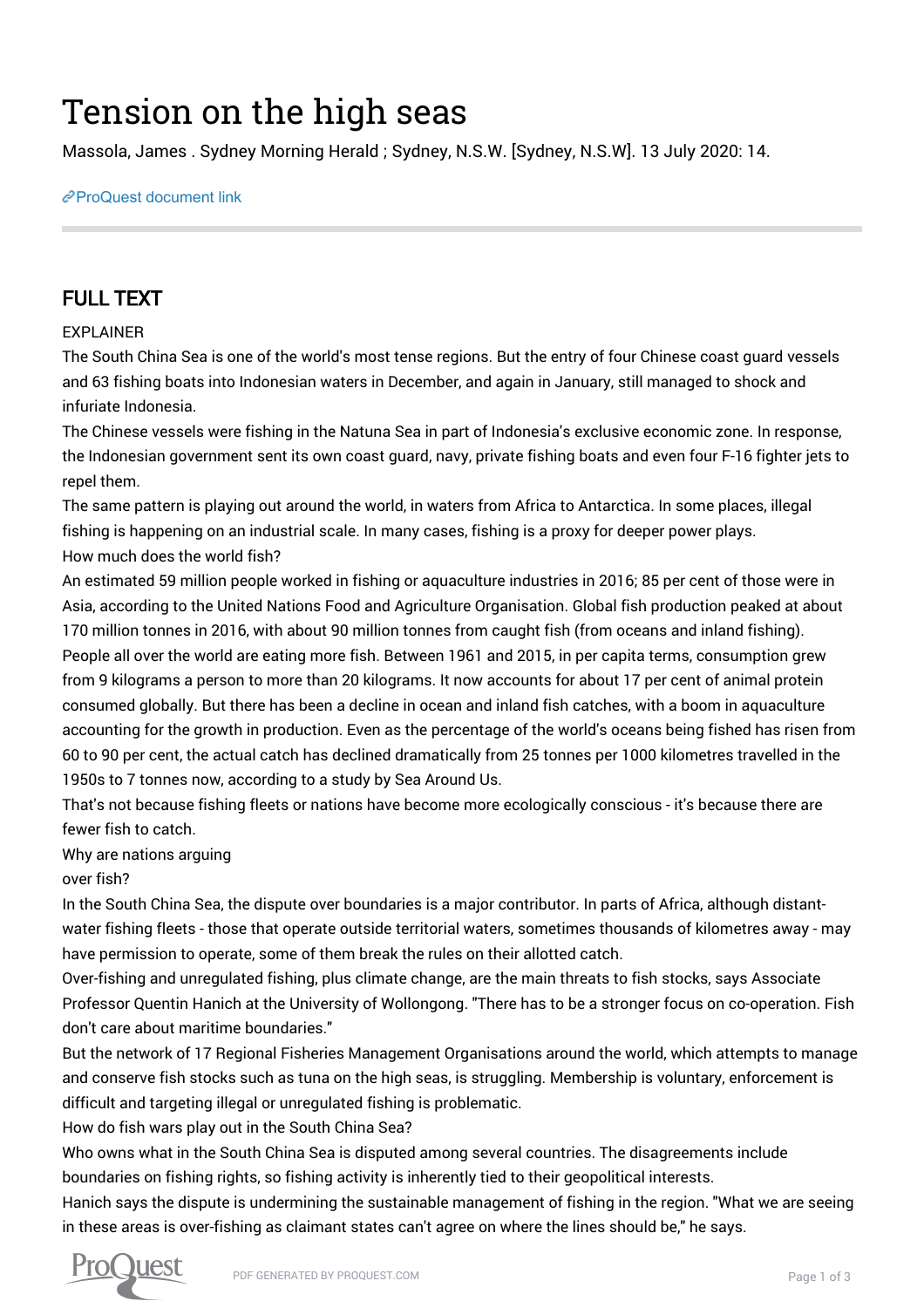The South China Sea accounted for 12 per cent of the global fish catch in 2015, though catch rates have declined by up to 75 per cent in the past 20 years, according to a report by Greg Poling, the director of the Washingtonbased Asia Maritime Transparency Initiative.

Fisheries in the region, Poling wrote, "teeter on the brink of collapse", while the Chinese government-subsidised fleet in the region serves two purposes: "Most of these vessels serve, at least part-time, in China's maritime militia." Either the geopolitics follows the fish, or vice versa, says Evan Laksmana, from Indonesia's Centre for Strategic and International Studies. "From Jakarta and Beijing's point of view, the fisheries fight in the Natunas isn't about the fisheries, it's about broader issues. The fish follow the politics," Laksmana says. "For Beijing, it's about making a statement. It's a way of signalling to Indonesia and other countries that their rights are there, you can't rely on international law."

The dispute won't be solved through military posturing, sending fishing boats to the region or diplomatic protests, Laksmana says. Co-operative agreements about fishing rights in the South China Sea offer the best way forward. In such a vacuum of regulation, a fisheries management organisation could step in - but there isn't such an organisation in the South China Sea.

#### Where are the hot spots?

The South China Sea is by no means the only global hotspot. Illegal, unreported and unregulated (IUU) fishing in distant waters takes place all over the world, driven by economics, politics and the need for more protein. Washington think-tank the Stimson Centre says the top five countries targeted by IUU are Kiribati, the Solomon Islands, Vanuatu, Micronesia and Papua New Guinea. While distant-water fleets usually have deals with local governments, monitoring and enforcement is problematic for these tiny nations and it's likely that some IUU fishing also takes place.

On the west coast of Africa, Mauritania, Sierra Leone, Guinea, Guinea-Bissau, the Congo and Angola are also in the global top 20 nations targeted by distant-water fleets. Spain is by far the most active of the top five distant-water fishing nations on Africa's west coast, although China, Taiwan, Japan and South Korea also have a presence. Those four Asian nations are otherwise more active on the east coast of Africa: Seychelles, Mozambique, Madagascar and Mauritius, which are also in the top 20. In Mozambique, some locals view China's infrastructure investment as a trade-off for permission to exploit the country's natural resources.

In Antarctica, the amount of IUU fishing has been on the rise for the past decade. Australia and France are among the countries trying to combat this, while Russia and China have opposed the creation of new marine-protected areas.

In Australia, the Department of Agriculture says some IUU fishing takes place in our northern waters, largely by traditional or small fishing boats from south-east Asia and in the remote sub-Antarctic waters near Heard and McDonald Islands, about 4000 kilometres south-west of Perth.

There are tensions between China and Brazil over fishing rights in the southern Atlantic ocean. In the Bay of Bengal, tensions between Sri Lanka and India are growing.

What does it mean for Australia, and the world?

Professor Jessica Meeuwig, a marine ecologist from the University of Western Australia's Oceans Institute, says the contest is "fundamentally about food security".

"A very large proportion of the world's population relies on seafood as a major part of their diet. So countries like China, with a very small exclusive economic zone, they look at increasing their access to fish populations," she says.

If countries don't work together to tackle over-fishing - and climate change - the planet faces a threat to one of its major sources of protein.

CREDIT: James Massola

### DETAILS